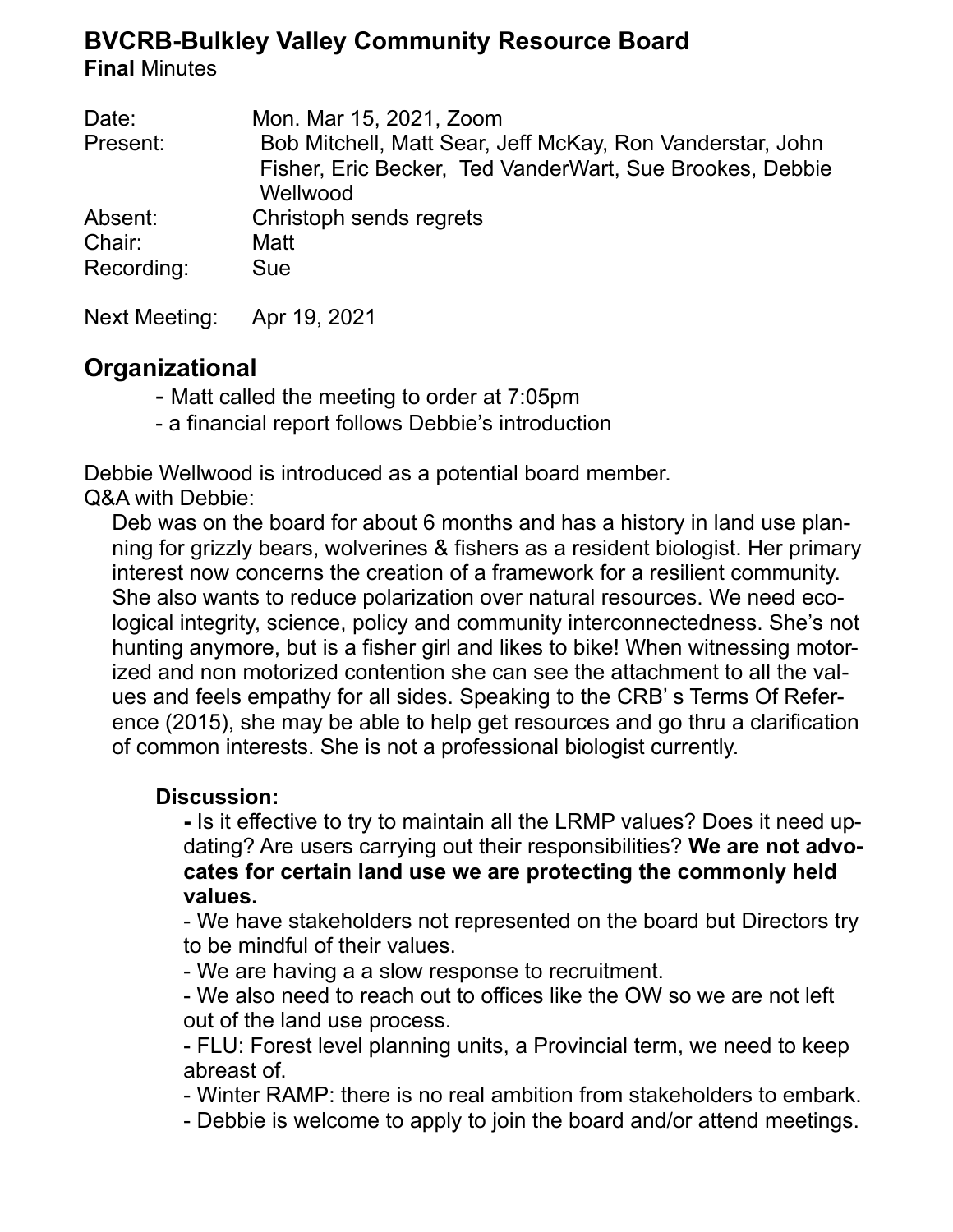## **Financial Report**

- We are still around the \$10 000 mark, to rise to \$15 000 having just received a cheque from the Ministry.
- a third signing authority would be helpful. Jeff is willing to act as a signing authority.

**Motion**: to approve Jeff McKay as a new signing authority. All in favour. Action Item<sup>\*\*</sup>: Ron to get the ball rolling on adding Jeff **Motion**: approval of Feb 2021 minutes

- please fix: David Skerik, Andy Muma. Other than that all are in favour of adopting the minutes.

#### **Discussion:**

Funding of the FOI request might mean a motion to file the application on behalf of the board. We will await the response Christoph get's to his request to waive fees. It seems there are people who have been turned down FOI requests with the comment it is not in the public interest!

## **Telkwa Caribou GAR Order – Timber Supply Impact Offsets**

- The GAR order has removed area from the Timber Harvesting Land Base
- The HLPO limits the impact to Timber Supply to 10% for the Land Use Plan as a whole.
- To add Caribou means foresters would need to open up other timber supply constraints to balance the extra timber supply impact.
- How will this trade off impact habitats across the BV? What about an AAC equity forest? Within the parameters of the LRMP there isn't any qualification of success.

## **State of the Forests**

- There has been no Provincial document since 2004.
- Effectiveness monitoring is non existent.
- What are the indicators for certain values? For example water is a value but the only indicator specified in 2004 was … as part of watershed assessments. We would like to include more indicators for some of the 10 values. A recreational indicator was access, a biodiversity indicator was landscape corridors but with no mention of concentration.
- Industry has done some subsequent runs to check on implementation but we still don't know whether there is success in protecting values.
- Habitat values are clearly defined for Grizzlies but in many parcels there is no measuring of indicators. Bulkley Grizzly habitat mapping is based on little ground data, it's very loose.
- Price and Daust completed a similar report in 2006. It seems they have already done a lot of ground work and so Bob has asked them to provide a quote for all or some components of a State of the Forest Report.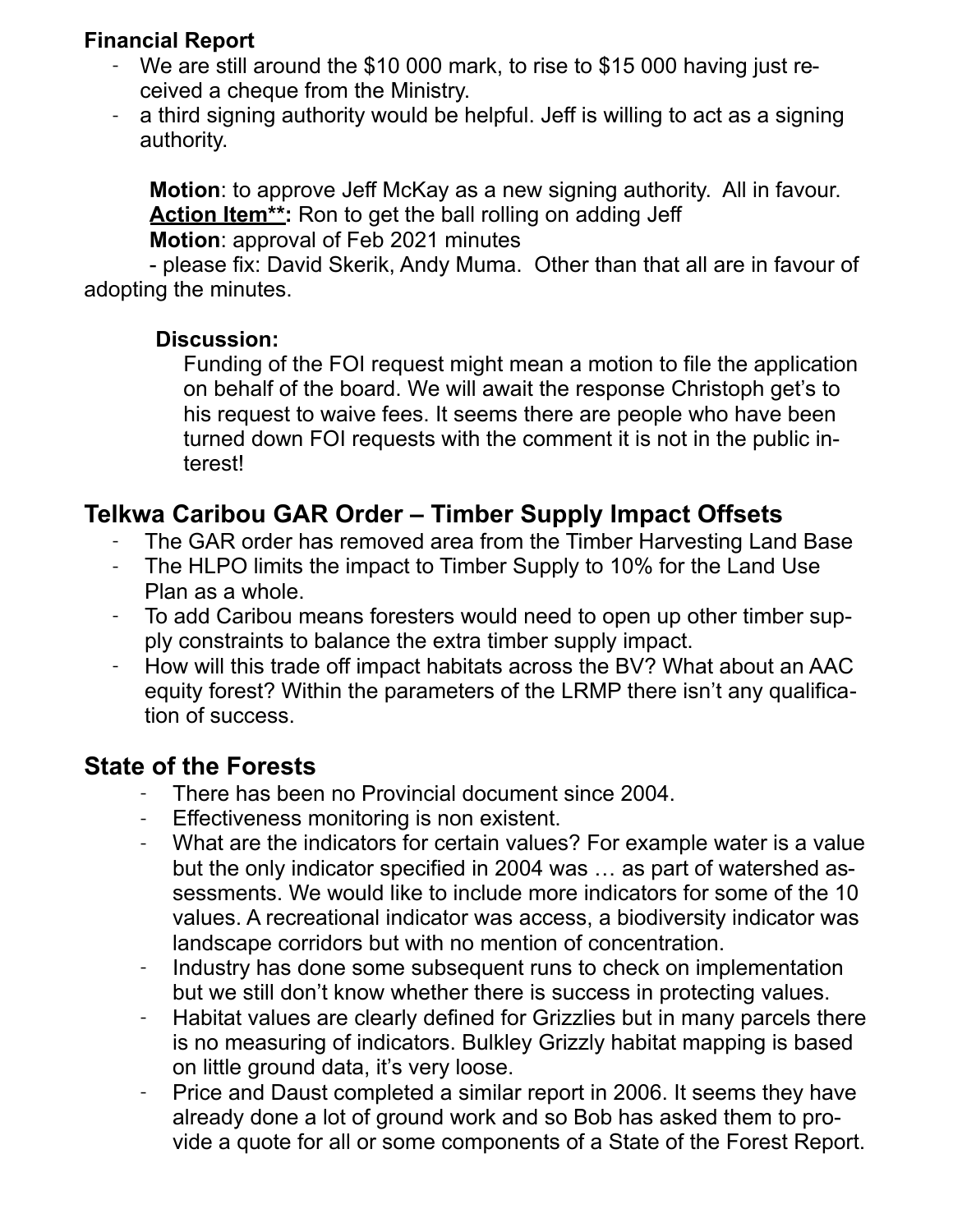# **Wildlife Habitat Management Areas**

Recently some of these have been put back into Tantalis (Crown Land Registry) or IMAP, some of these parcels have been lost from the Corwn's record. As part of the SRMP - Sustainable Resource Management Plan, these WHMA's will now show up in a forester's or land use applicant query although in a non legal category. They are managed based on public support or ethics.

- Jay Gildon has been notified. If public is concerned they should talk to BCTS and ask how they are going to manage to the objectives as set out in the SRMP.
- There are still some concern about the long term plans for these parcels. There is land use order regulation (LUOR) this was relevant how? … the crown doesn't seem to want to do anything more to legalize these parcels.

# **Canfor/Reiseter Crk FOI**

- 2017 is when the block was logged and it has been 3 years and 3 months since we filed our Visual Quality Compliance concern.
- we currently await news on the waiving of fees in the private application
- funding of the FOI request might mean a motion to file the application on behalf of the board.

## **Correspondence**

**1.** Peter Crawford. Work initiation in and adjacent to Babine Mountains Provincial Park (Cronin access): Sent!

2. Jevan Hanchard. Non-Motorized Seymour Ridge:

 Comments: Changing the status to legally designated non motorized won't do anything. People ignore the signs now. The letter asks for restricting use to authorized use but how they do this is up to them. A gate seems the only way but deactivation might be better.

3. Sate of the Forest: Bob to draft this request of the Province and is looking for a signatory. Ted has agreed. Still in draft at time of meeting.

Meeting adjourned at 9:00 pm.

## **Action Items:**

ACRONYMS: AAC: Annual Allowable Cut TSA: timber sales area THLB: Timber Harvesting Land Base BCTS: BC Timber Sales CFLB: Crown Forest Land Base WHMA: Wildlife Habitat Management Area WMA: Wildlife Management Area LUP: Landscape Unit Plan